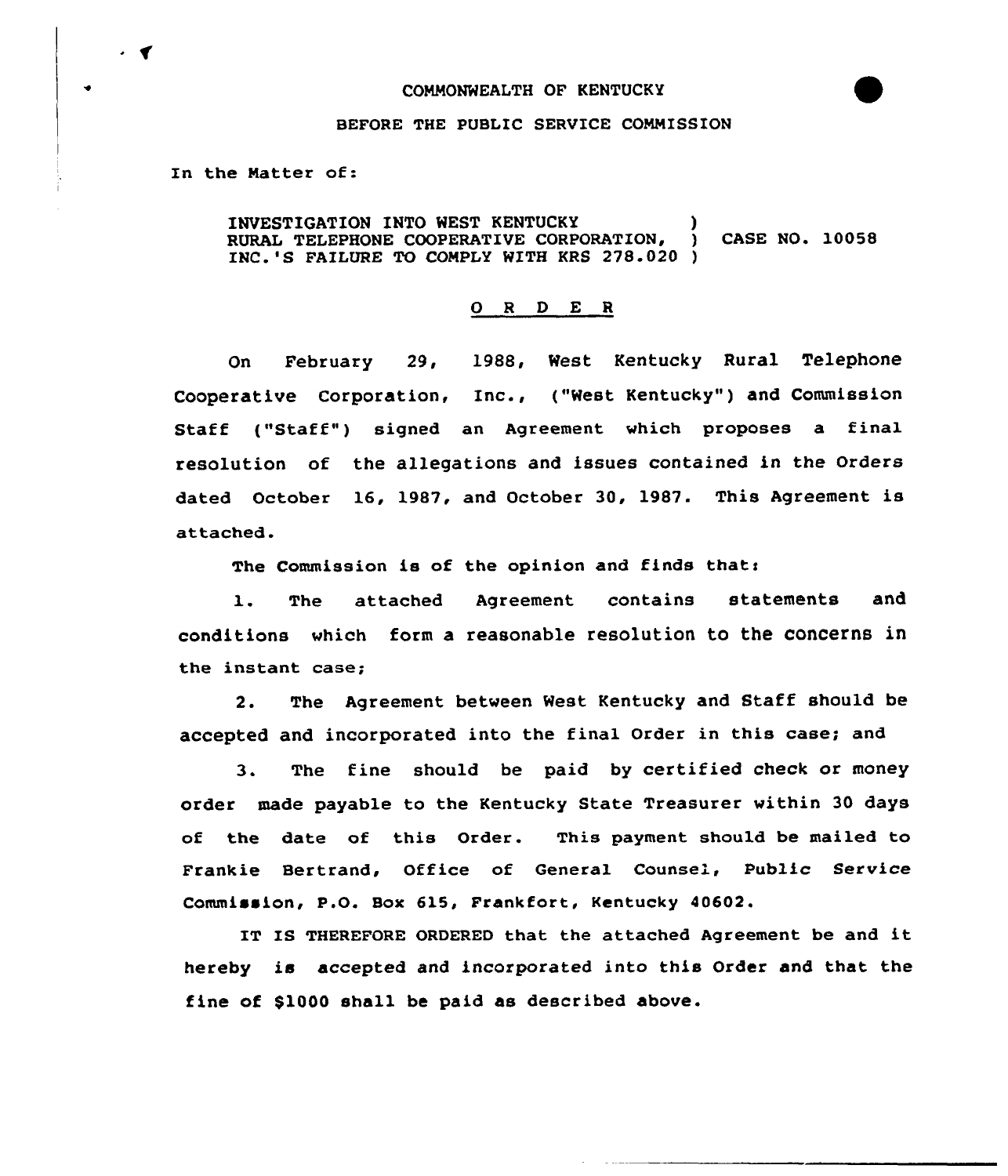Done at Frankfort, Kentucky, this 11th day of March, 1988.

PUBLIC SERVICE COMMISSION

Curlisled, Henough.

 $\mathbf{r}$ 

M Welliam, 1

**ATTEST:** 

**Executive Director**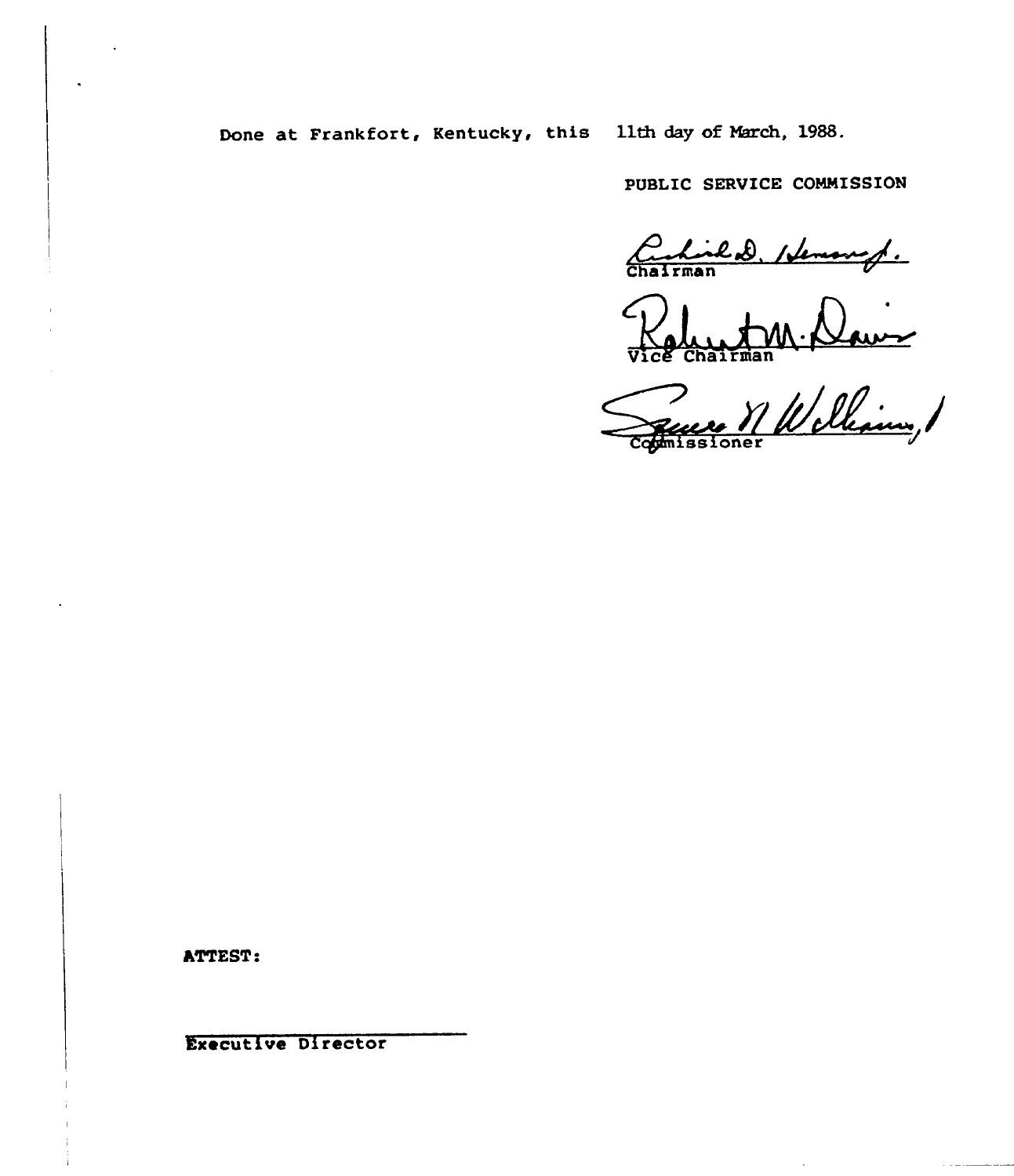#### COMMONWEALTH OF KENTUCKY

### BEFORE THE PUBLIC SERVICE COMMISSION

In the Natter of:

# INVESTIGATION INTO WEST KENTUCKY (1997) RURAL TELEPHONE COOPERATIVE CORPORATION, ) CASE NO. 10058<br>INC.'S FAILURE TO COMPLY WITH KRS 278.020 )

#### AGREEMENT

Come the following and jointly file this Agreement with the Commission for its review: West Kentucky Rural Telephone Cooperative Corporation, Inc., {hereinafter "West Kentucky" ) and the public Service Commission Staff (hereinafter "staff" ).

This Agreement contains the understandings between and the recommendatians of the parties. It is the purpose of West Kentucky and Staff to express their agreement on a satisfactory resolution of the issues addressed in the Commission's Orders to Show Cause dated October 16, 1987, and October 30, 1987. It is understood that this Agreement is not binding on the Commission.

The Staff has alleged that West Kentucky failed to comply with the mandate in KRS 278.020 which states that:

No person, partnership, public or private<br>corporation or combination thereof shall begin the<br>construction of any plant, equipment, property or<br>facility for furnishing to the public any of the<br>services enumerated in KRS 278 systems in the usual course of business, until such person has obtained from the public service commission a person has obtained from the public service commission<br>certificate that public convenience and necessit<br>require such construction.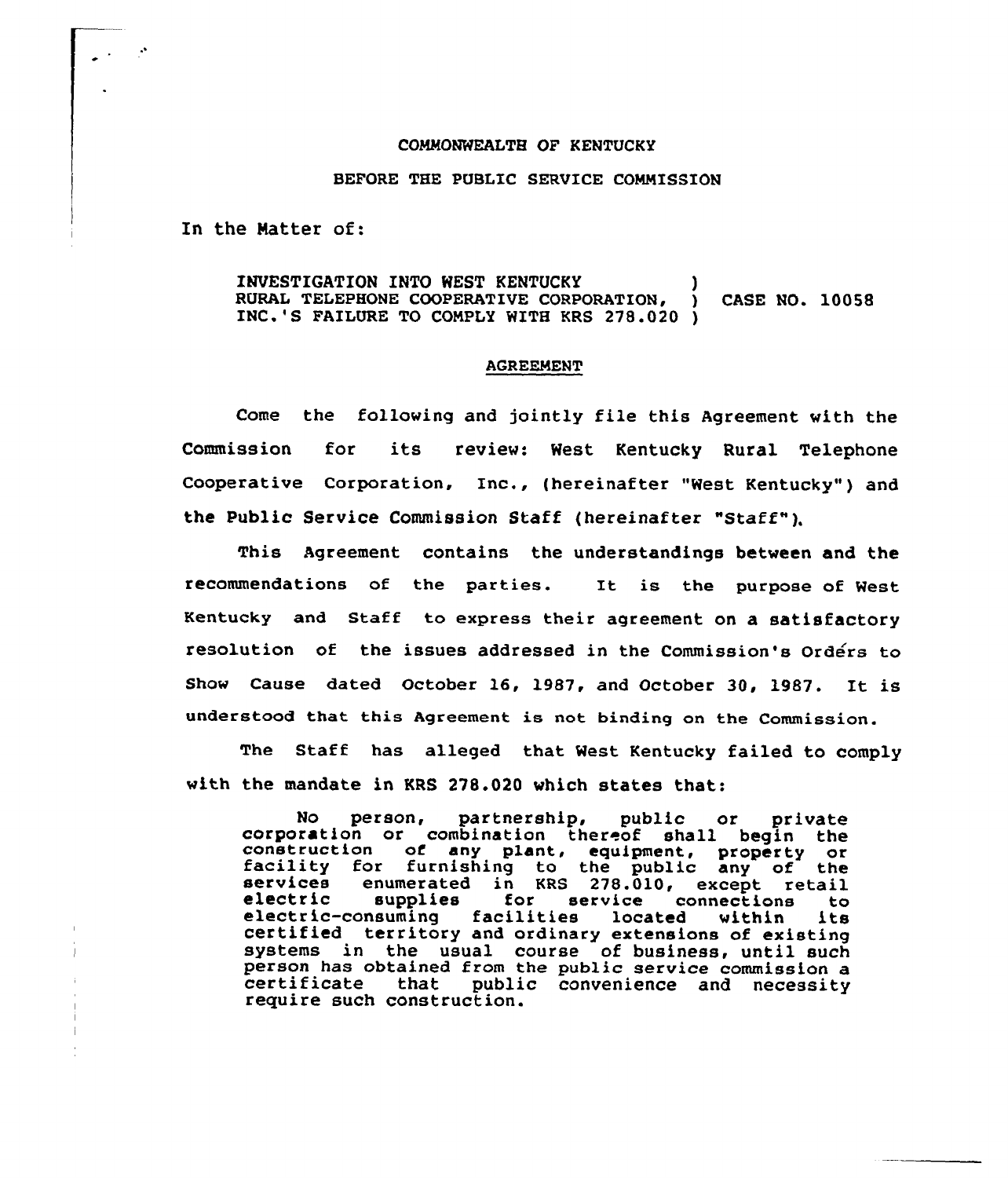At an informal conference held December 17, 1987, company representatives and Staff discussed the issues involved in the Show Cause Orders.

West Kentucky and Staff agree that:

1. West Kentucky is <sup>a</sup> utility subject to the jurisdiction of the Kentucky Public Service Commission pursuant to KRS 278.010.

2. Such jurisdiction mandates that West Kentucky seek prior approval from the Kentucky Public Service Commission of construction projects which are not in the ordinary course of business, pursuant to KRS 278.020.

3. West Kentucky commenced construction of facilities, including a microwave facility, without prior approval of the Kentucky Public Service Commission.

4. Violations of KRS 278.020, have occurred and that the maximum fine set forth in KRS 278.990 is \$1,000 for each offense.

5. West Kentucky has implemented procedures which will lessen the likelihood of similar violations in the future.

6. West Kentucky will send <sup>a</sup> certified check or money order for \$1000.00, made payable to the Kentucky State Treasurer, within the time directed by the Commission to the Office of General Counsel, Public Service Commission, P.O. Box 615, Frankfort, Kentucky 40602.

7. West Kentucky and Staff agree that upon the payment of this fine the issues addressed in the Commission's Show Cause Orders will be resolved and therefore no hearing is necessary.

West Kentucky and Staff request that this Agreement be admitted into the record. West Kentucky and Staff agree that this

 $-2-$